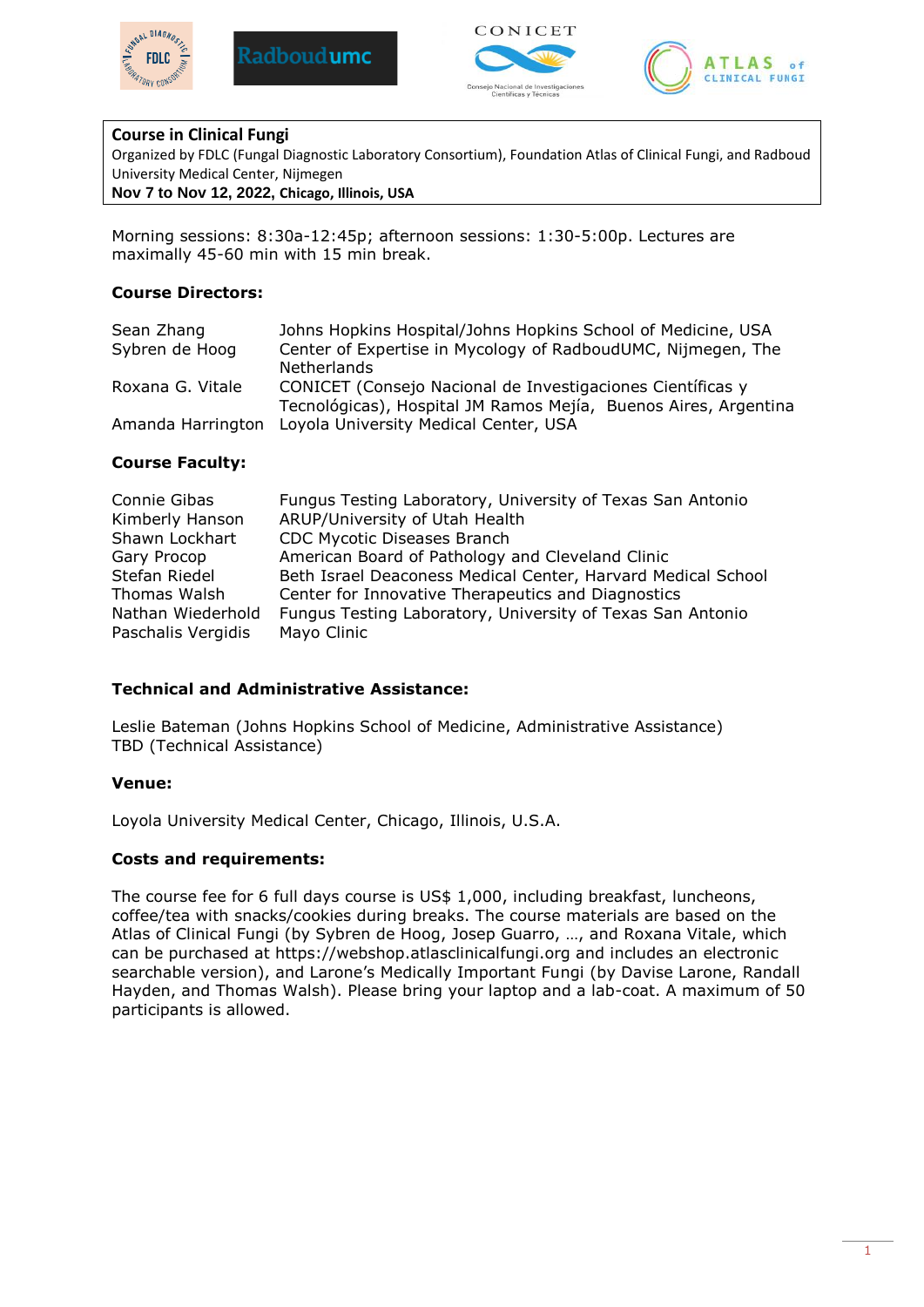







## **Provisional program:**

# **Monday 7 Nov.: The fungal Kingdom; lower fungi**

*Lectures:* 8:30-10:30a and 10:45a-12:45p (4 hours)

- Sean Zhang: Introduction.
- Sybren de Hoog: General taxonomy; life cycles, pleomorphism, nomenclature.
- Sybren de Hoog: Introduction to Atlas of Clinical Fungi; diagnostic keys.

*Lunch:* 12:45-1:30p

*Lectures:* 1:30-3:30p and 3:45-6:15p (4.5 hours)

- Tom Walsh: The host, who are at risk for fungal diseases?
- Roxana Vitale: Biosafety classifications.
- Roxana Vitale: Clinical sampling and processing.
- Sybren de Hoog: Introduction to microscopic methods.
- Sean Zhang: Direct microscopic examination on clinical specimens
- Sybren de Hoog: Taxonomy of the Mucorales and Entomophthorales.
- Tom Walsh: Infections by Mucorales and Entomophthorales.

### **Tuesday 8 Nov.: Eurotiales**

*Lectures:* 8:00-10:00a and 10:15a-12:45p (4.5 hours)

- Sybren de Hoog: Short introduction to ascomycetes.
- Sybren de Hoog: Conidiogenesis in asexual fungi: hyphomycetes and coelomycetes.
- Sybren de Hoog: Taxonomy of Eurotiales: Aspergillus, Paecilomyces, Talaromyces.
- Kimberly Hanson: Aspergillosis, Talaromycosis.
- Nathan Wiederhold: Practice of antifungal testing, PK/PD of antifungals, antifungal Therapeutic Drug Monitoring
- Shawn Lockhart: Antifungal drug acquired and intrinsic resistance.

*Lunch:* 12:45-1:30p

*Practice:* 1:30-3:15pm and 3:30-5:00pm (3.25 hours)

- Microscopy mucormycetes (*Lichtheimia corymbifera*, *Basidiobolus ranarum*, *Cunninghamella bertholletiae*, *Conidiobolus coronatus*, *Mucor hiemalis*, *Rhizopus arrhizus*).
- Microscopy of Eurotiales (*Aspergillus flavus*, *Aspergillus fumigatus*, *Aspergillus niger*, *Aspergillus terreus*, *Aspergillus versicolor*, *Aspergillus nidulans*, *Paecilomyces variotii*, *Talaromyces marneffei*).

## **Wednesday 9 Nov.: Onygenales**

*Lectures:* 8:30-10:30a and 10:45a-12:45p (4 hours)

- Sybren de Hoog: Overview of the order Onygenales.
- Sybren de Hoog: Arthrodermataceae: dermatophytes.
- Paschalis Vergidis: dermatophyte infections.
- Sybren de Hoog: Ajellomycetaceae: systemic mycoses.
- Paschalis Vergidis: Coccidiomycosis, Paracoccidiomycosis, Blastomycosis, Histoplasmosis, Emergomycosis.

*Lunch:* 12:45-1:30p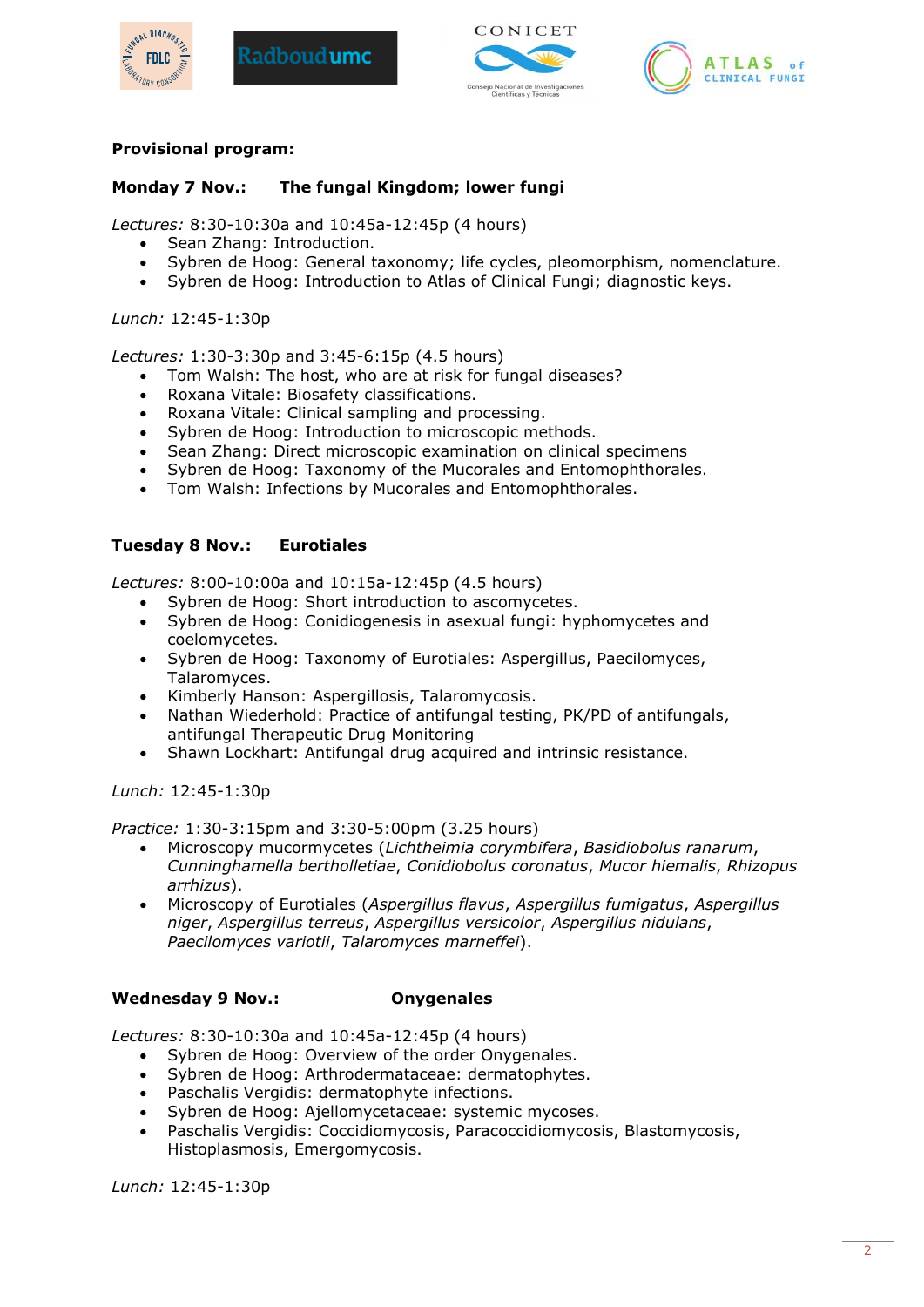





1:30-3:15pm and 3:30-5:00pm (3.25 hours)

Radboud**umc** 

- Microscopy Dermatophytes (*Epidermophyton floccosum*, *Microsporum canis*, *Trichophyton interdigitale*, *Trichophyton rubrum*, *Trichophyton schoenleinii*, *Trichophyton verrucosum*.
- Culture and histopathology and microscopy systemic infections (*Histoplasma capsulatum*, *Emergomyces pasteurianus*, *Coccidioides immitis*, *Paracoccidioides brasiliensis*).

# **Thursday 10 Nov.: Yeasts and Yeast-like fungi**

*Lectures:* 8:30-10:30a and 10:45a-12:45p (4 hours)

- Sybren de Hoog: Overview of yeasts and yeast-like fungi.
- Stefan Riedel: Candidiasis and Cryptococcosis.
- Sean Zhang: Current diagnostic techniques MALDI TOF MS.
- Connie Gibas: Current diagnostic techniques sequencing based identification and phylogenetic analysis.

*Lunch:* 12:45-1:30p

*Practice:* 1:30-3:15pm and 3:30-5:00pm (3.25 hours)

- Microscopy of ascomycetous and basidiomycetous yeasts and yeast-like fungi (*Candida albicans*, *C. dubliniensis*, *Cryptococcus neoformans*, *Saprochaete capitata*, *Malassezia furfur*, *Trichosporon inkin*, *Yarrowia lipolytica*, *Rhodotorula rubra*, *Geotrichum candidum*).
- Roxana Vitale: Interactive cases: discussion of real-life cases including microscopy, histology, antigen detection, radiology, MIC-testing and antifungal treatment.

## **Friday 11 Nov.: Black yeasts and other dematiaceous opportunists**

*Lectures:* 8:30-10:30a and 10:45a-12:45p (4 hours)

- Sybren de Hoog: Taxonomy of black yeasts and relatives; diagnostic overview.
- Sybren de Hoog: Clinical pictures of black yeasts and relatives.
- Sybren de Hoog: Mycetoma.
- Sybren de Hoog: Melanized opportunists.

*Lunch:* 12:45-1:30p

*Practice:* 1:30-3:15pm and 3:30-5:00pm (3.25 hours)

- Microscopy of traumatic / systemic Microascales (*Lomentospora [Scedosporium] prolificans*).
- Microscopy of Chaetothyriales (*Exophiala dermatitidis*, *Cladophialophora bantiana*, *Cladophialophora carrionii*, *Phialophora verrucosa*, *Rhinocladiella aquaspersa*).
- Microscopy of Pleosporales and other melanised fungi (*Alternaria alternata*, *Curvularia geniculata*, *Bipolaris spicifera*, *Phaeoacremonium parasiticum*, *Pleurostoma* [*Phialophora] richardsiae*, *Phoma glomerata*, *Microascus paisii [Scopulariopsis brumptii]*).

## **Saturday12 Nov.: Hyaline opportunists and conclusion**

*Lectures:* 8:30-10:30a and 10:45a-12:45p (4 hours)

- Sybren de Hoog: Ophiostomatales: *Sporothrix* and sporotrichosis.
- Sybren de Hoog: Hypocreales: *Fusarium* and relatives.